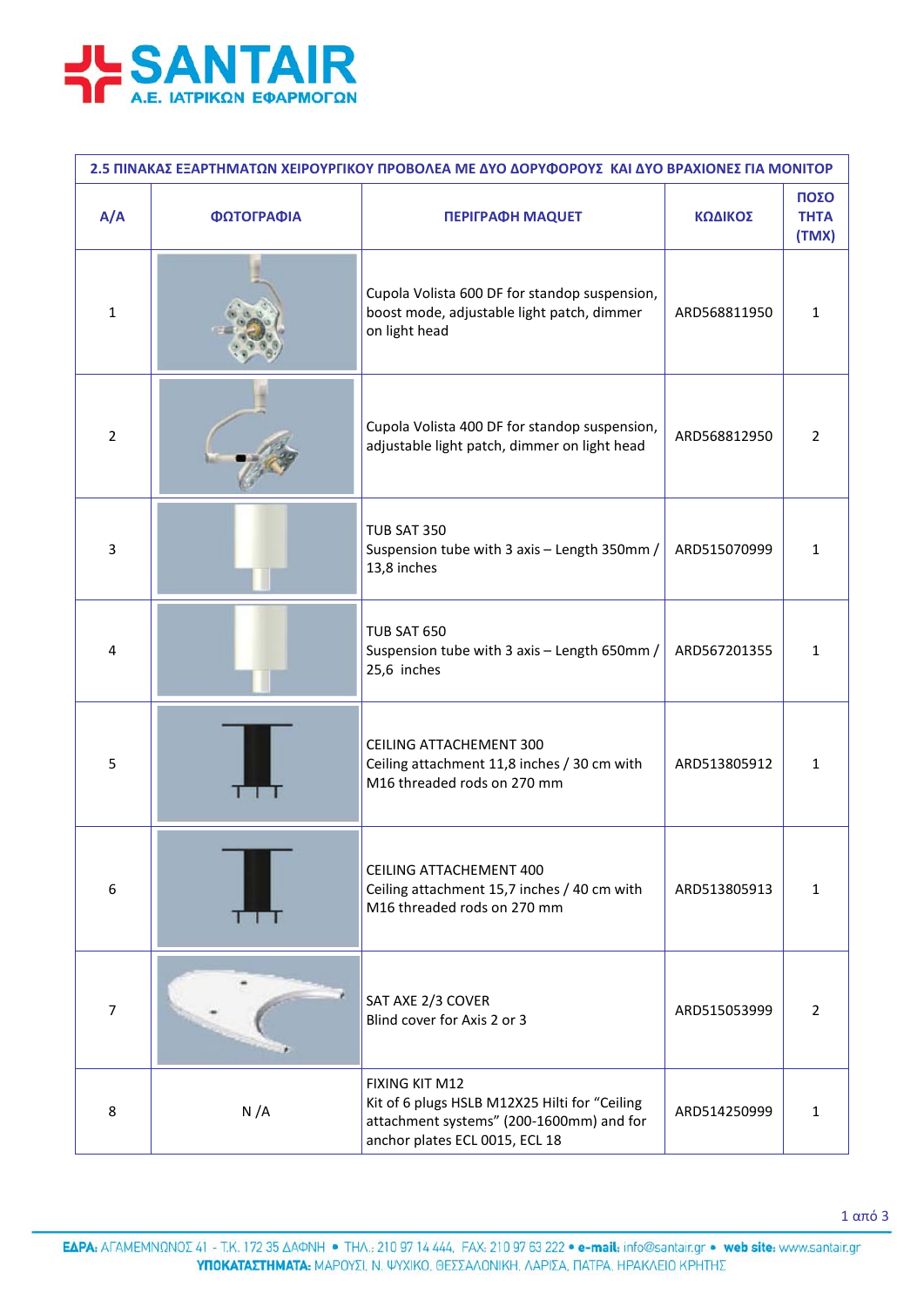

| 9  | <b>SAT BRIDE</b><br>Flange with screws, terminal block and rubber<br>retainer for the cover for suspensions tubes<br>with 3 Axis (Sat tube 280 A Sat tub 950).                                                                                                                                           | ARD515023999  | 1            |
|----|----------------------------------------------------------------------------------------------------------------------------------------------------------------------------------------------------------------------------------------------------------------------------------------------------------|---------------|--------------|
| 10 | <b>SAT PLATE</b><br>Plate to adjust the 3 Axis suspension tube -<br>adaptable on ceiling attachments REH000X,<br>REHE000X, anchoring plates ECL0015 and<br>ECL0017                                                                                                                                       | ARD515056999  | 1            |
| 11 | ECL2001<br>Plain flange for suspension tubes with screws,<br>terminal block and rubber retainer for the<br>cover                                                                                                                                                                                         | ARD567260998  | 1            |
| 12 | ECL1011<br>Convex cover - two parts                                                                                                                                                                                                                                                                      | ARD568037999  | 1            |
| 13 | SAT COV CURV 2<br>Curved cover in two parts for satellite                                                                                                                                                                                                                                                | ARD515009999  | 1            |
| 14 | <b>STANDOP 64DF DOUBLE</b><br>Standop double suspension for one cupola<br>Volista 400 and one cupola Volista 600 double<br>fork (VLT600/400 DF) including two extension<br>arms and two spring arms                                                                                                      | ARDSTP229008  | 1            |
| 15 | STANDOP 40DF SINGLE<br>Standop single suspension arm for one cupola<br>Volista 400 Double fork (VLT400DF) including<br>a 850 mm extension arm and a spring arm                                                                                                                                           | ARDSTP229005  | $\mathbf{1}$ |
| 16 | <b>SAT XS 0913</b><br>Single flat screen holder unit (3kg/6,6 lbs<br><screen 15"<screen<br="" 19,8="" <9="" kg="" lbs="" weight="">diagonal &lt; 30". For satellite 1350 mm / 53<br/>inches extension arm + spring arm + single flat<br/>screen holder, large throat for cable-thru<br/>rooting</screen> | ARD515032450C | $\mathbf{1}$ |